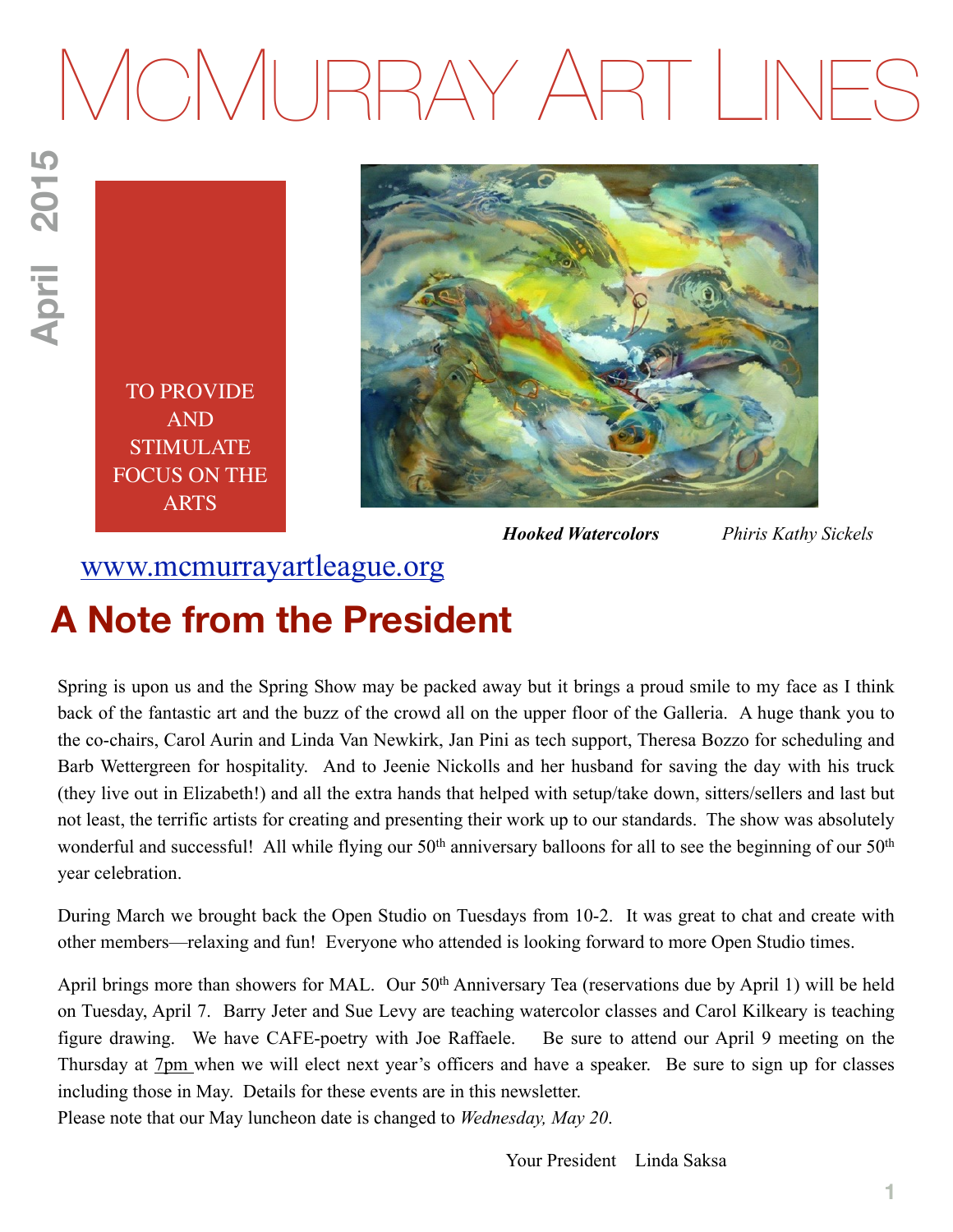# **News and Notes from the League**

## **50th Anniversary of MAL**

MAL began in Sept 1965 with eight artist getting together. Carolyn Johnson and Tina Wagner continue to be members. We thank you for starting an organization that has grown and means so much to all of us. It is such a wonderful milestone that we decided to celebrate all this year! The Anniversary Team has met and planned a list of events that will celebrate and honor our 50 years of creativity and wonderful artist friends. If you have any history you would like to share, please let us know. Here is our line up for this special year:

#### **50th Anniversary Events:**

*April 7,* Tuesday, 2pm at the Studio-**-50th Tea**— Last day to sign up April 1 Register at 412-429-1619.

*May 20*, Thursday, noon--**50th Luncheon**—Details to come.

*July 29*, Wednesday at 6:30pm--**Art and Appetizers**, Details to come.

*September 10*, Thursday at 7 pm--**September General Meeting** with speaker and Anniversary Cake

*October 29*, Thursday --**50th Dinner or Appetizers**/ Dessert—survey for membership about this event.

*November*, date TBD --possible art sale

*December 8*, Tuesday 11-2pm--**MAL Mingle at 50!**

# **General Meeting—April 9 at 7pm**

At our April general meeting, we will elect officers for 2015-2016. Nominations from the floor will be accepted with the nominees' permission. Our speaker is Phiris Kathy Sickels.

# **MAL Scholarship Update**

A new date for the scholarship screening will be April 20. The updated application is on our website. Please contact Carol Aurin at 724-348-4714 for questions. The Scholarship winner's work will be displayed at thePeters Township Library Exhibit in May.

# **MAL Spring Luncheon**

**Wednesday May 20, 2015–12:00 pm —Bella Sera Bistro** 

MAL will continue its 50<sup>th</sup> anniversary celebration with a spring luncheon at Bella Sera conveniently located one mile from Southpointe and Rt. 79 on 414 Morganza Road. The Bistro offers an all-youcan-enjoy lunch buffet. The menu changes daily. You can check out their Facebook page for featured daily items, which includes salad bar, house made soups, multiple entries, assorted sides and specialty desserts. The luncheon will be \$21.00 per person. Make checks payable to McMurray Art League and mail it to Theresa Bozzo at 109 Green Commons Drive; Pittsburgh, PA 15243. You can also register on our website. Reservations and checks are due on May 14. We are looking forward to getting together and catching up with our fellow members and enjoying quality time with one another. If you have any questions, please contact Theresa Bozzo at 412 429 1619  $\sqrt{ozzobt(a/aol.com)}$ . Committee members are Theresa Bozzo, Lorraine Cianflone and Judy DiGiacomo.

#### **New Members**

Joining us in March were Marlene Boas, Kristine Hulefeld and Chris Kail. We welcome our new friends and look forward to keeping the arts alive with our 118 members! New membership dues are \$14.00 with membership active until  $5/31/2015$ . Our new membership year will begin June 1, 2015 and end 5/31/2016 and the dues are \$28.00 *See page 7 for the information on new members*.

Membership forms are available online, at the studio or by calling Carol Kilkeary 724-941-4855. Dues are payable via PayPal (online) or by mailing a check (made out to McMurray Art League) to Carol.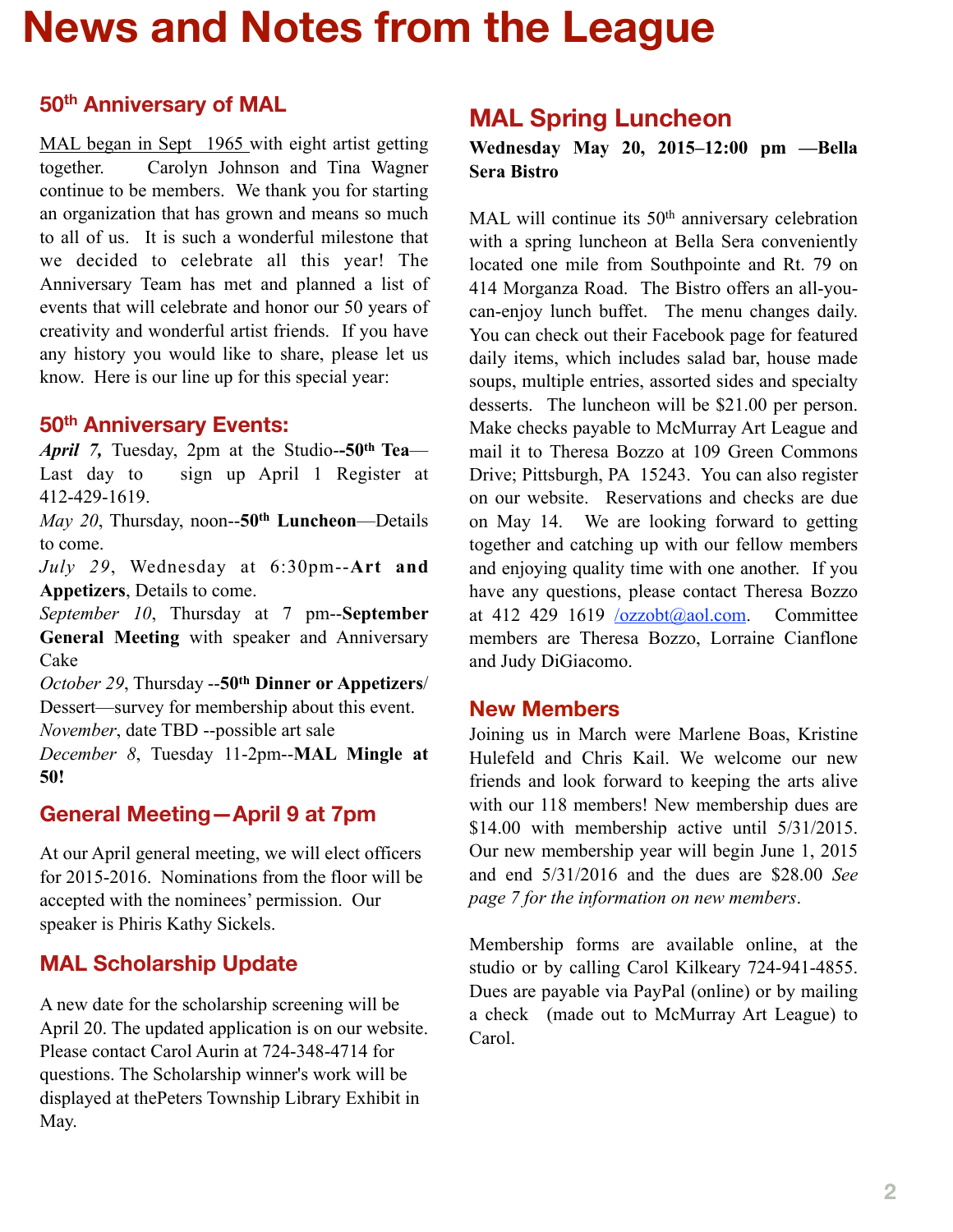#### **Art Watch**

If anyone would like to donate art dvds for our MAL art dvd collection or has art dvds that we could borrow, please email the title and length of time to Linda Saksa at  $saxa3@mmn.com$ . If you are donating dvds you can drop them off at the studio with a note. Watch for *ArtWatch!*

#### **Offer to MAL Members**

Top Notch Art Supply Store in Oakland is offering the members of McMurray Art League the opportunity to purchase art supplies for a 40% discount on everything in the store on May 16. There may be some samples from vendors for us to try out some different products. Details to come.

#### **Peters Township Community Day** MAL

is planning to have a booth at Community Day on Saturday, June 27, 2015 from 11-5pm. This is in the planning stages. It is a special time for McMurray Art League to show our creativity, talents and friendship to our community and hopefully it will spur some interest for possible new members. We can have small items to sell, bin art, demonstrations etc. We have a tent and the space is 10x10 feet. We will find out more about this event the beginning of April. We are in need of some people to head it up and volunteers to man the booth to make this happen. Please contact Linda Van Newkirk with questions at *livartist@comcast.net* or 724-941-5784.

#### **MAL Peters Library Show**

McMurray Art League's Summer Show at Peters Library will hang April 16th to June 18th. Tentative Show Title is *Summertime.* Delivery of work is April 16th at 9:30 AM at the library. Send your titles and other information to [windpaintr@hotmail.com](mailto:windpaintr@hotmail.com?subject=) or call 412 833 2374. Your *Name, Title of work, Medium* and *Price* is needed by April 10th to facilitate printing of a brochure for the show. There is no charge for entering the show. A commission of 10% is paid to the Peters Library on all sales. from the Peters Show. Thank you for participating! *Shirley Williams* 

#### **MAL Window Exhibit**

Lynn Angelelli will be hanging her art in the Window Exhibit for April.

#### **2014-15 Thematic Shows**

The new "Celebrate Color" show has brightened up the studio walls. Stop in and take a look. It will remain up until May 28. Following there will be two summer shows—May 28-July 23 and July 23- September 24 hung by the summer crew. Details will be in the next newsletter.

## **April General Meeting Speaker: Phiris Kathy Sickels April 12 at 7:00 pm**

Phiris Kathy Sickels has been drawing and painting since she could hold a crayon, pencil, or paint brush in her hand. It is her way of communicating with all of her senses. When her husband died a few years ago, she gave herself permission to lose herself in art. She feels her most successful work seems to evolve from abstract shapes and contrasting colors. Phiris is a board member of the Pittsburgh Society of Artists, on the board of the Associated Artists of Pittsburgh, Watercolor Society, member of the East Suburban Artist League and co-manager of the Eastside Gallery. She has participated and won awards in numerous juried and group shows. *(see paintings on front and back pages)*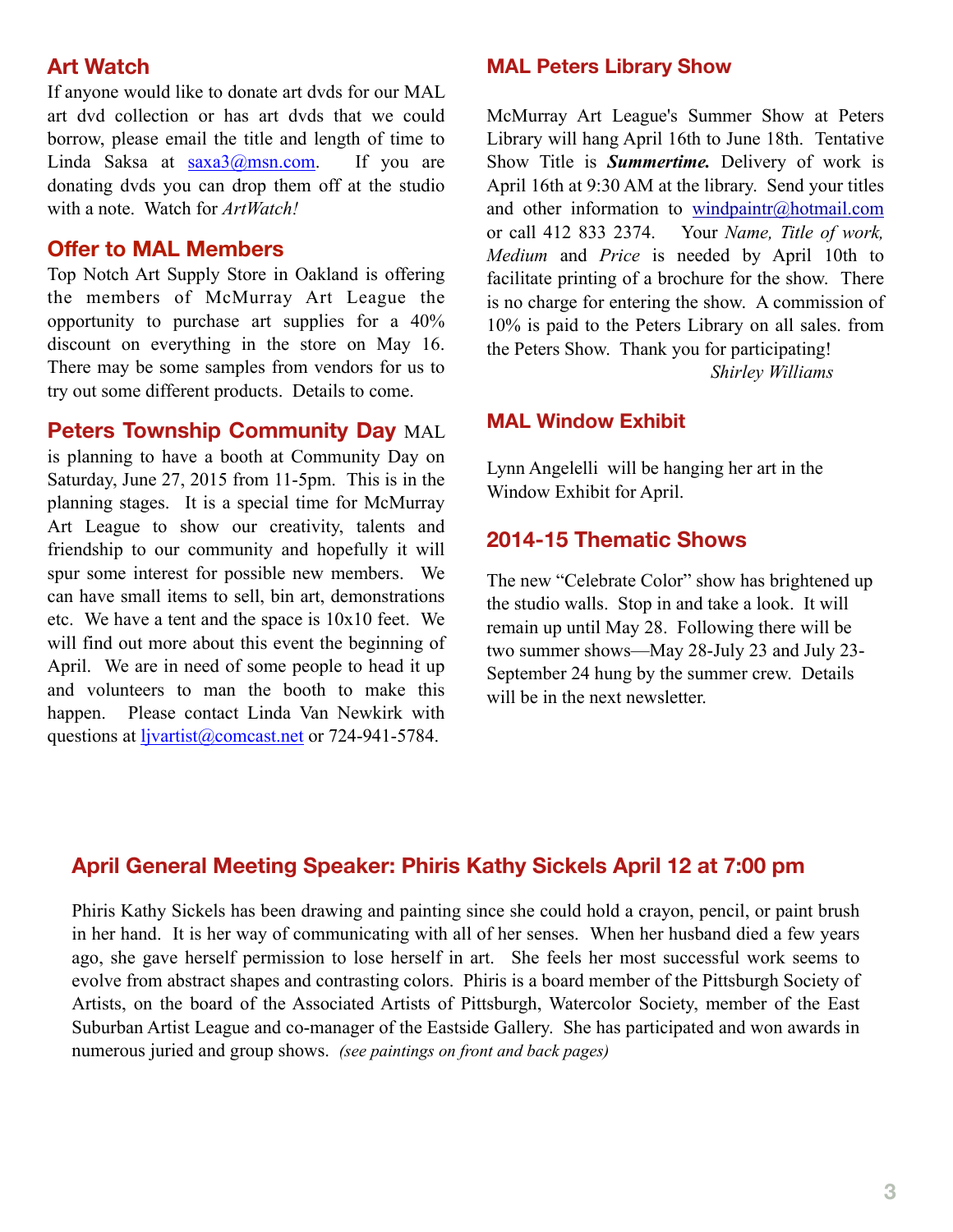# **2014-2015 MAL Classes**

## **Signing up for Classes**

Now that the winter is winding down, it is time to think about signing up for new classes and getting back into your creative mode. There are two ways that you can sign up for classes: using our website by viewing "Events" or "Calendar" or by contacting Jean Kunz at 412 831 9992 or at [classregistrar@mcmurrayartleague.org](mailto:classregistrar@mcmurrayartleague.org)

| Dates                                                                                                                                                              | <b>ARTIST</b>                        | <b>MEDIA</b>                          | <b>HOURS</b> | <b>MEMBER</b> | NON-MEM      |  |  |  |
|--------------------------------------------------------------------------------------------------------------------------------------------------------------------|--------------------------------------|---------------------------------------|--------------|---------------|--------------|--|--|--|
| $\text{May } 18$                                                                                                                                                   | <b>Elaine Wertheim</b><br>Art Talks* | 10 to 11:30<br>\$10                   |              | \$15 per day  |              |  |  |  |
| \$25<br>Apr 28 Carol Kilkeary<br><b>Basic Figure Drawing</b><br>$10$ to $2$<br>\$30 per day Live<br>model fee for April 28<br>Fee determined by number of students |                                      |                                       |              |               |              |  |  |  |
| April $14, 21$                                                                                                                                                     | <b>Barry Jeter</b>                   | <b>Watercolor Painting</b>            | $10$ to $4$  | \$40          | \$45 per day |  |  |  |
| April 1, 8, 15, 22, 29                                                                                                                                             | <b>Sue Levy</b>                      | <b>Watercolor Painting</b>            | $10$ to $2$  | \$25          | \$30 per day |  |  |  |
| May $6, 7$                                                                                                                                                         | <b>Gail Beem</b>                     | <b>Abstract Pastel</b>                | $10$ to $4$  | \$30          | \$35 per day |  |  |  |
| May 12, 13                                                                                                                                                         | <b>Robert Yonke</b>                  | Watercolor Mixed Media                | $10$ to $4$  | \$40          | \$45 per day |  |  |  |
| May 27, 28                                                                                                                                                         | <b>Patricia Young</b>                | Pastel Landscapes                     | $10$ to $4$  | \$30          | \$35 per day |  |  |  |
| June $16, 23$                                                                                                                                                      | <b>Steve Leonardi</b>                | <b>Achieving Watercolor Paintings</b> | $10$ to $4$  | \$35          | \$40 per day |  |  |  |

# **Have You Signed Up For Classes?**

**It would be a shame to have to cancel these instructors for lack of students.** We do not have enough students in these classes at the present time to run them. Check out the web site for the class outline and materials list. Hope to see you in these new classes. Sign up with Jean Kunz ASAP at [classregistrar@mcmurrayartleague.org](mailto:classregistrar@mcmurrayartleague.org) or at 412-831-9992.

# **Upcoming MAL CAFE**

We welcome Spring with a CAFE thing! Joe Raffaele will be presenting his passion for writing poetry and discussion of its meaning. Audience participation may include your own composition in writing or visual artistic expression so pack some simple creative supplies (paints, paper, etc .)for this one. The date is Monday, April 13, 10 am to noon.

On May 19 we've got *Art of the World* presented by Fred Kunz, Jan Pini and Barb Wettergreen who will be sharing their private collections and appreciation of cultural craftsmanship collected from their travels. Additional information & times are posted on the website. The cost for these CAFEs is a studio fee of \$3.00 per attendee. Anyone else interested in sharing their interests with other members in a demonstration or workshop please contact Carol [ckilkeary@verizon.net](mailto:ckilkeary@verizon.net) or call 724-941-4855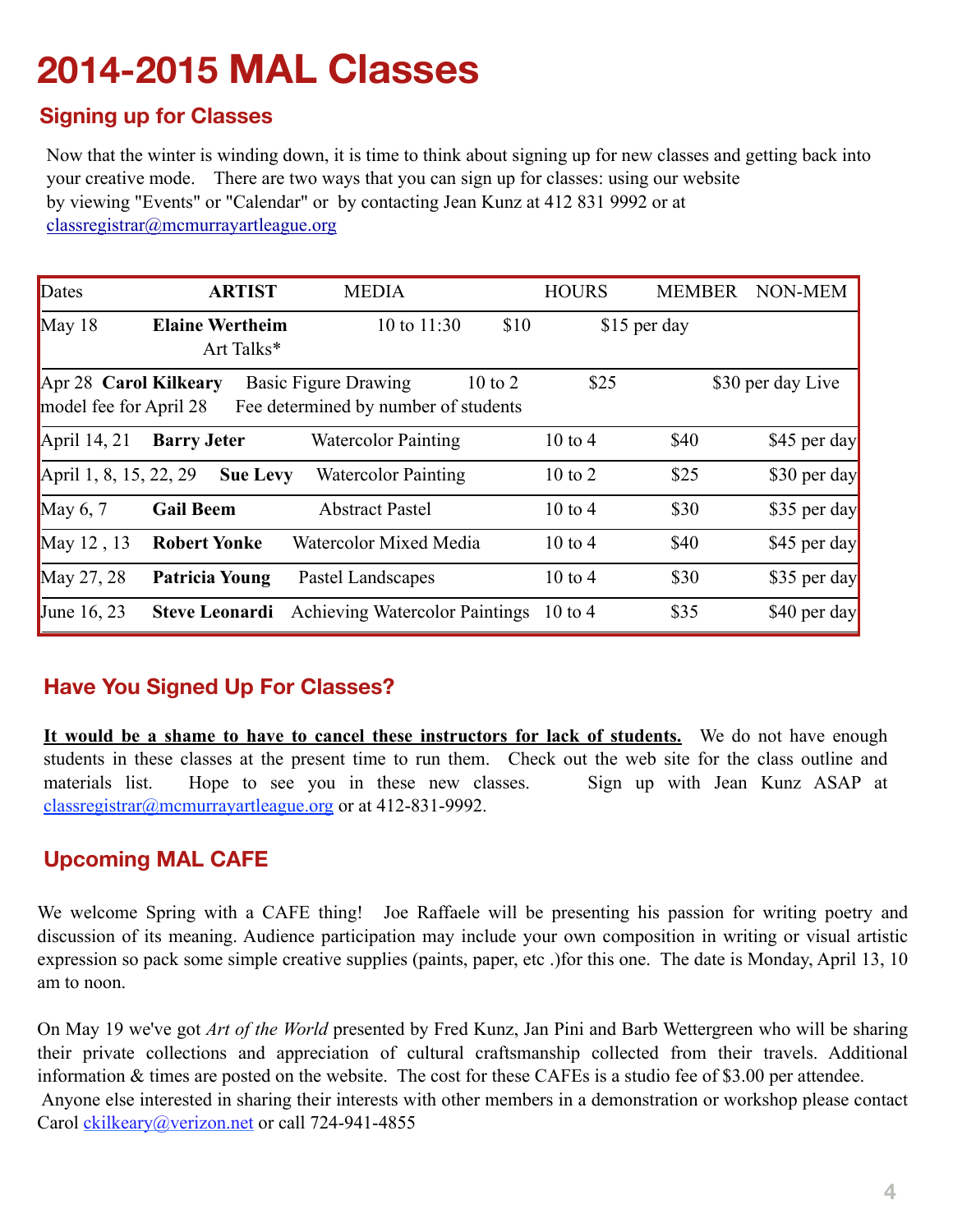# **2015/2016 Nomination List For Executive Officers / Board Officers**

Below is the proposed slate of officers and Board members for 2015/2016. Nominations will also be accepted from the floor (with the consent of the nominee) at the March and April meeting. League members will vote for the officers at the April meeting.

#### **Executive Officer Nominations**

| Co-President                   | Jennifer Brinkle / Darla O'Korn Tsupros                              |  |  |  |
|--------------------------------|----------------------------------------------------------------------|--|--|--|
| <b>Co-Vice Presidents</b>      | Ginny Hults/Anne Trimble                                             |  |  |  |
| <b>Recording Secretary</b>     | Anne Davis                                                           |  |  |  |
| Corresponding Secretary        | Judy Kandel                                                          |  |  |  |
| Treasurer                      | Jan Pini                                                             |  |  |  |
| <b>Board (appointed):</b>      |                                                                      |  |  |  |
| Art League Liaison             | Darlene Sanders                                                      |  |  |  |
| <b>Bylaws</b>                  | Linda Saksa, Theresa Bozzo, Sandy Conley, Jen Brinkle, Darla Tsupros |  |  |  |
| <b>Class Coordinator</b>       | <b>Stephany Myers</b>                                                |  |  |  |
| Class Registrar                | Jean Kunz                                                            |  |  |  |
| Directory                      | Laura Mooney                                                         |  |  |  |
| Exhibit Chairs (Fall)          | Patricia Shields / Barbara Wettergreen                               |  |  |  |
| <b>Exhibit Chairs (Spring)</b> | Ann Trimble / Jeennie Nickolls                                       |  |  |  |
| Historian                      | Christy Osiecki                                                      |  |  |  |
| Past President                 | Linda Saksa                                                          |  |  |  |
| Hospitality                    | Karen Vituccio                                                       |  |  |  |
| Membership                     | Carol Kilkeary                                                       |  |  |  |
| Newsletter                     | Helen Kish                                                           |  |  |  |
| <b>Nominations</b>             | Theresa Bozzo / Fran Marze                                           |  |  |  |
| Peters Township Library Show   | Shirley Williams                                                     |  |  |  |
| Programs                       | Fred Kunz                                                            |  |  |  |
| Publicity                      | Judy DiGiacomo                                                       |  |  |  |
| Scholarship                    | Carol Aurin                                                          |  |  |  |
| <b>Standards</b>               | Leslie Fehling / Helen Kish / Karen Vituccio / Judy Lauso            |  |  |  |
| Studio Exhibit                 | Sandy Conley / Michalina Pendzich                                    |  |  |  |
| Webmaster                      | Jan Pini                                                             |  |  |  |
| Window Exhibit                 | Darla Duffy                                                          |  |  |  |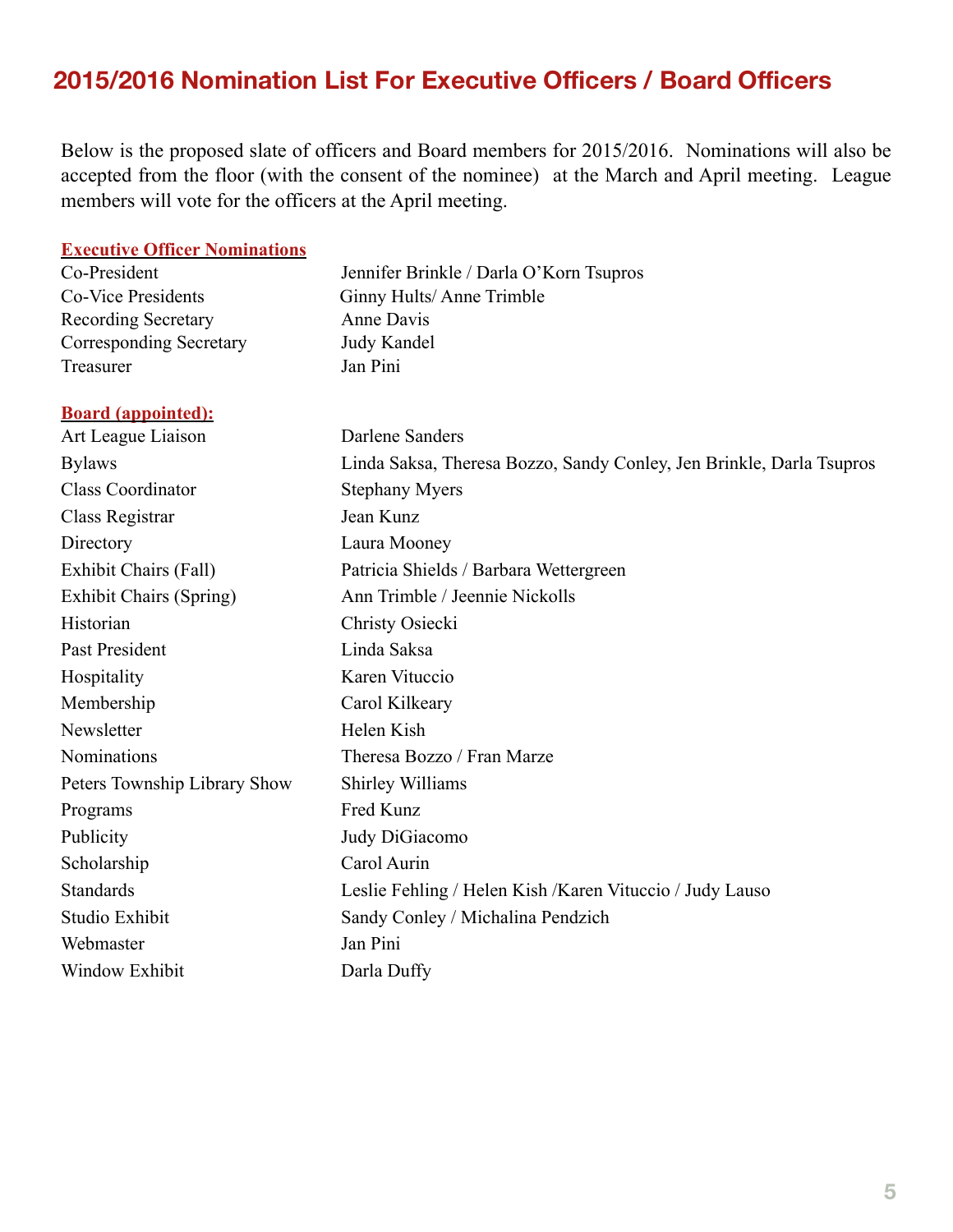# **MAL 2015 SPRING SHOW**

#### *50 Years and Counting* **Steve Leonardi, Juror Carol Aurin** and **Linda VanNewkirk,** *Show Chairs*

Thank you to everyone who put their time, efforts, and talent into making our spring juried show a success. We also want to thank the people who volunteer to help with the set up and tear down of the show who are not members of the league (family and friends). The top floor of the Galleria was filled with wonderful art and we had record crowds as well as record sales for our art league. Our Judge for this show was Steve Leonardi who awarded "Best of Show" to our new member, Shari Valicenti. We would also like to congratulate new member Katie Koenig on winning the Galleria poster contest.

**Spring Show Winner**: Best of Show – Shari Valicenti – *Titmouse Relic*

#### **Best of Category**

Abstract/Non-Objective – Linda Saksa – *Guitar Women*

Animal/Wildlife – Anne Davis – Charlie

Interior/Exterior/Architecture – Michalina Pendzick – *Look Up! Roofline*

Landscape/Seascape – A. Correale-LaNasa – *Landscape 4*

Portrait/Figure – Jan Pini – *Grandpa and Me*

Still Life/Floral – Carol Modery (Kilkeary) – *Unbroken Promises* 

#### **Juor's Awards**

| Carol Aurin                  | Tree Reshaped                 |
|------------------------------|-------------------------------|
| Jen Brinkle                  | Dragon Rider                  |
| Carol Modery                 | <b>First Position Prelude</b> |
| Carol Modery                 | Mixing The Medium             |
| Darla Rae Duffy              | Zentangle Hog                 |
| Katie Koenig                 | Sunflower In A Mason Jar      |
| Linda Saksa                  | Napping                       |
| Arlene Popko                 | Dancing Tutu                  |
| Patty Sheilds                | A Woman of Tibet              |
| Linda J. VanNewkirk          | Pure Gold                     |
| <b>People's Choice Award</b> |                               |

Jen Binkle *Dragon Rider.*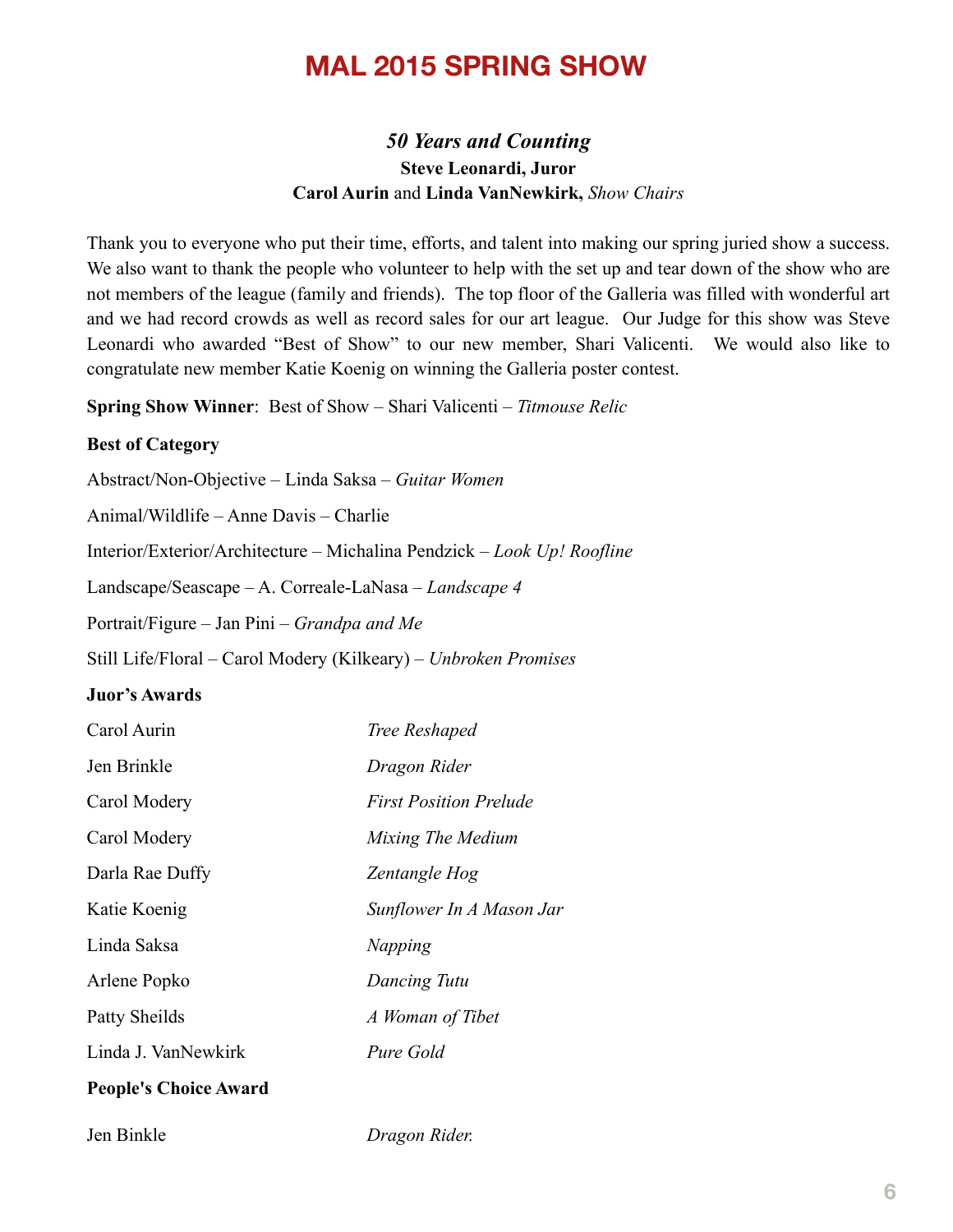# **Art News from Beyond MAL**

# **WEST HILLS ART LEAGUE**

2015 WHAL Annual Art Exhibit Robin Hill Park Thorn Run road - Moon Township May 5 - 21st 2015 Opening Reception: May 10th 1-4 pm

#### **2nd Annual Mt. Lebanon Artists' Market**

#### **September 26 & 27 2015**

For information on participating in this year's event, please log in to the following address: [http://www.mtlebopartnership.org/mt-lebanon](http://www.mtlebopartnership.org/mt-lebanon-artists-market/)artists-market/

Their T-shirt design contest deadline is May 15 with \$250 awarded to winner.

#### **News Anyone?**

We really would like to publish any *news* you might have in our future newsletters about new awards you've received or upcoming shows you may be in. Please email Renee at [rakeil@comcast.net](mailto:rakeil@comcast.net) with your information.

**New member list** for membership booklet. Cut out the information below and paste in your booklet

| <b>Boas, Marlene</b><br>408 Hays Rd                   |                 | 412-357-2023 Encaustic | 724-942-4649/ drboas@gmail.com                            |
|-------------------------------------------------------|-----------------|------------------------|-----------------------------------------------------------|
| Venetia                                               | PA 15367        | PSA                    |                                                           |
| Hulefeld, Kristine<br>5155 Priscilla Dr<br>Bethel     | PA 15102        |                        | 412-841-5951 krishhulefeld@gmail.com<br>acrylic, charcoal |
| <b>Kail, Chris</b><br>112 Pleasantview Dr<br>McMurray | <b>PA 15317</b> | 724-986-5349 wc.pastel | 724-941-6721 chrisk@targetoffice.com                      |